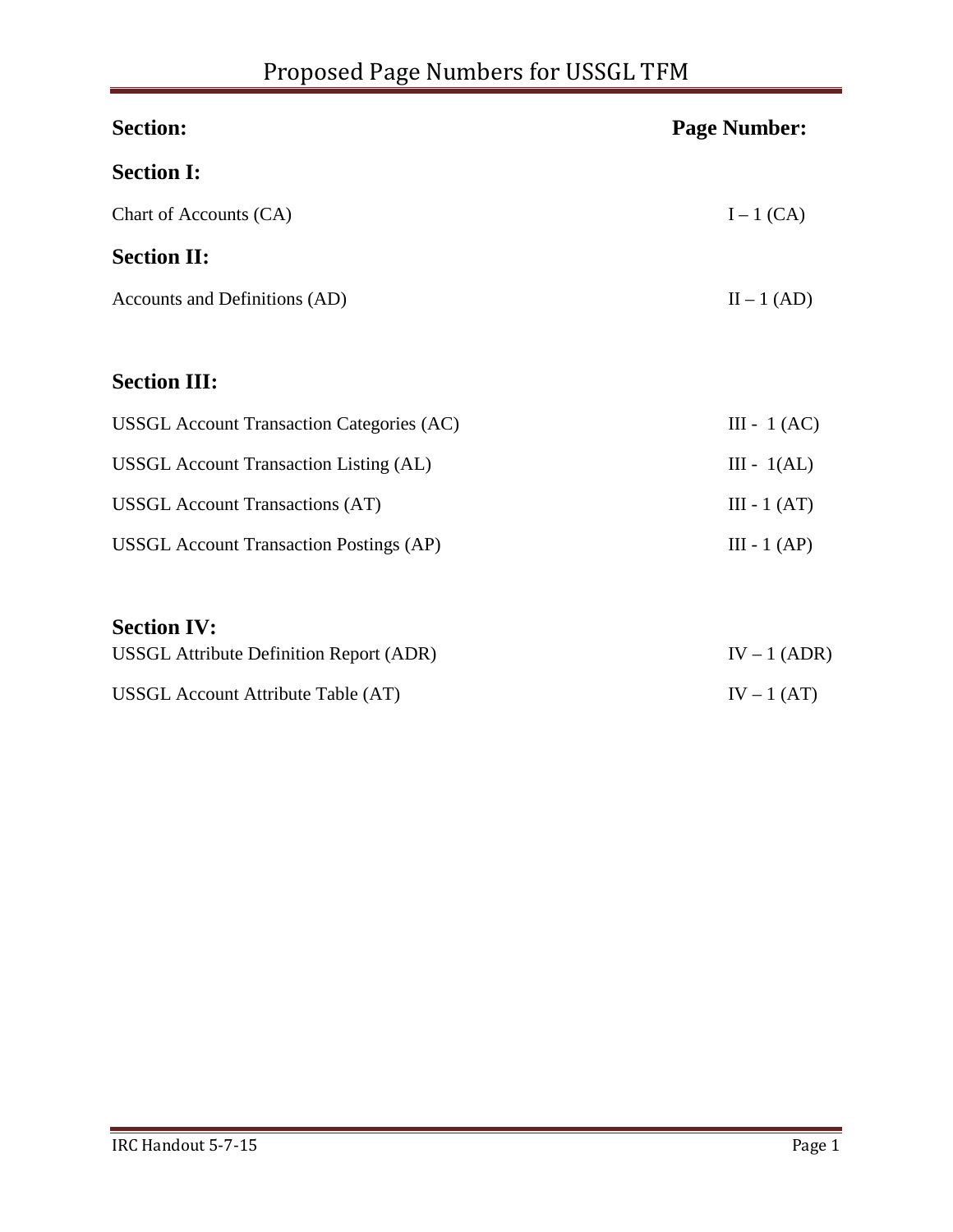### **Section V (Option 1)**

OMB Form and Content Financial Statements

|         |                                                                     | $V - 1$ (BS)     |
|---------|---------------------------------------------------------------------|------------------|
| $\circ$ |                                                                     | $V - 1$ (NC)     |
| $\circ$ |                                                                     |                  |
| $\circ$ |                                                                     |                  |
| $\circ$ |                                                                     |                  |
|         | SF 133: Report on Budget Execution and Budgetary Resources (SF 133) | $V - 1$ (SF 133) |
|         |                                                                     | $V - 1(P\&F)$    |

### **Section V (Option 2)**

OMB Form and Content Financial Statements

|            |                                                                     | $V$ BS - 1   |
|------------|---------------------------------------------------------------------|--------------|
| $\bigcirc$ |                                                                     | $V$ SNC - 1  |
| $\circ$    |                                                                     | $V$ SCNP - 1 |
| $\Omega$   |                                                                     |              |
|            |                                                                     |              |
|            | SF 133: Report on Budget Execution and Budgetary Resources (SF 133) | V SF 133 - 1 |
|            |                                                                     | $V P\&F-1$   |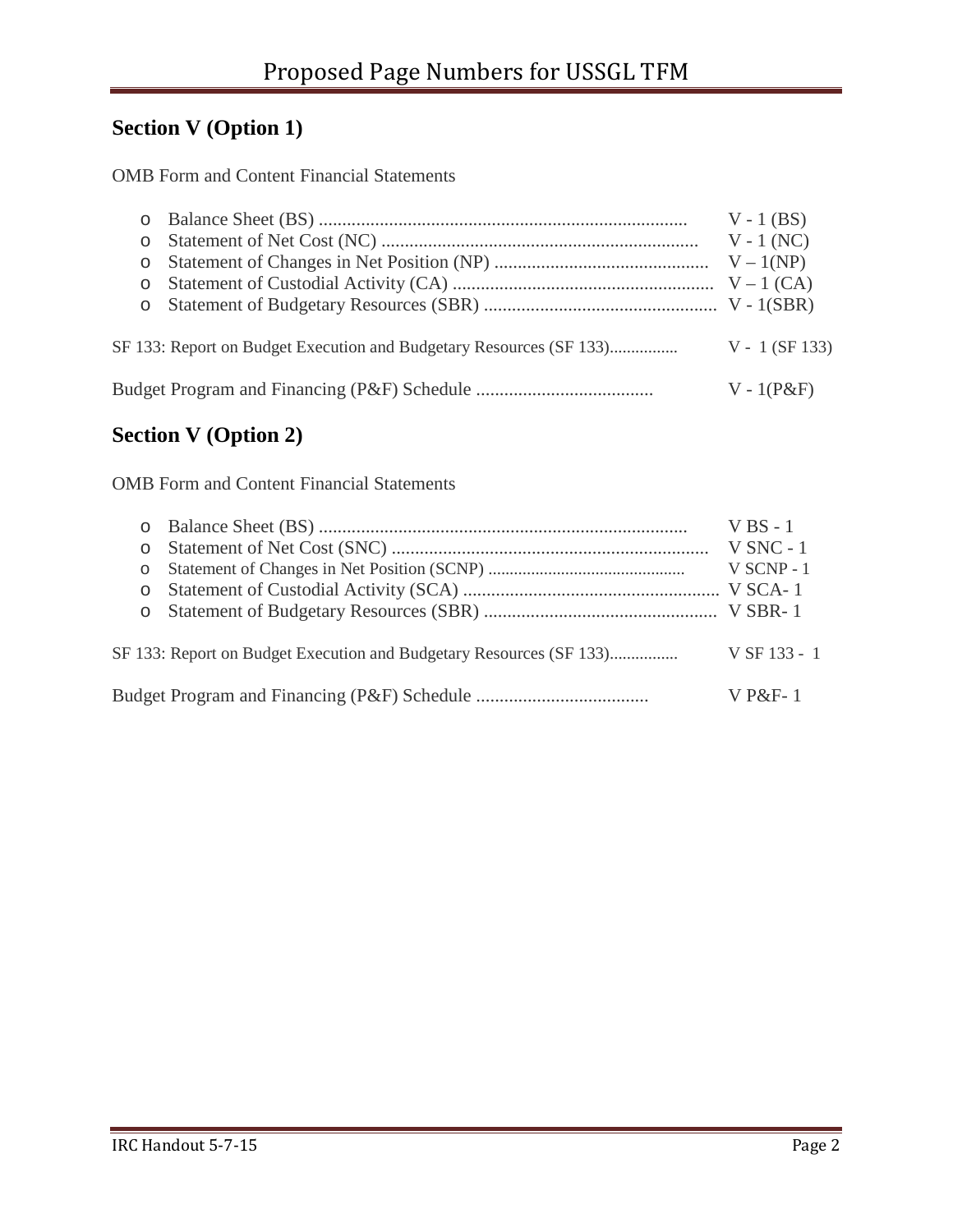# **Section VI (Option 1)**

| USSGL Crosswalk Reclassified Balance Sheet (BS)                           | $VI - 1 BS$  |
|---------------------------------------------------------------------------|--------------|
| USSGL Crosswalk Reclassified Statement of Net Cost (NC)                   | $VI - 1 NC$  |
| USSGL Crosswalk Reclassified Statement of Changes in Net Position (NP)    | $VI - 1 NP$  |
| <b>Section VI</b> (Option 2)                                              |              |
| USSGL Crosswalk Reclassified Balance Sheet (RBS)                          | VIRBS - $1$  |
| USSGL Crosswalk Reclassified Statement of Net Cost (RSNC)                 | VIRSNC - 1   |
| USSGL Crosswalk Reclassified Statement of Changes in Net Position (RSCNP) | VI RSCNP - 1 |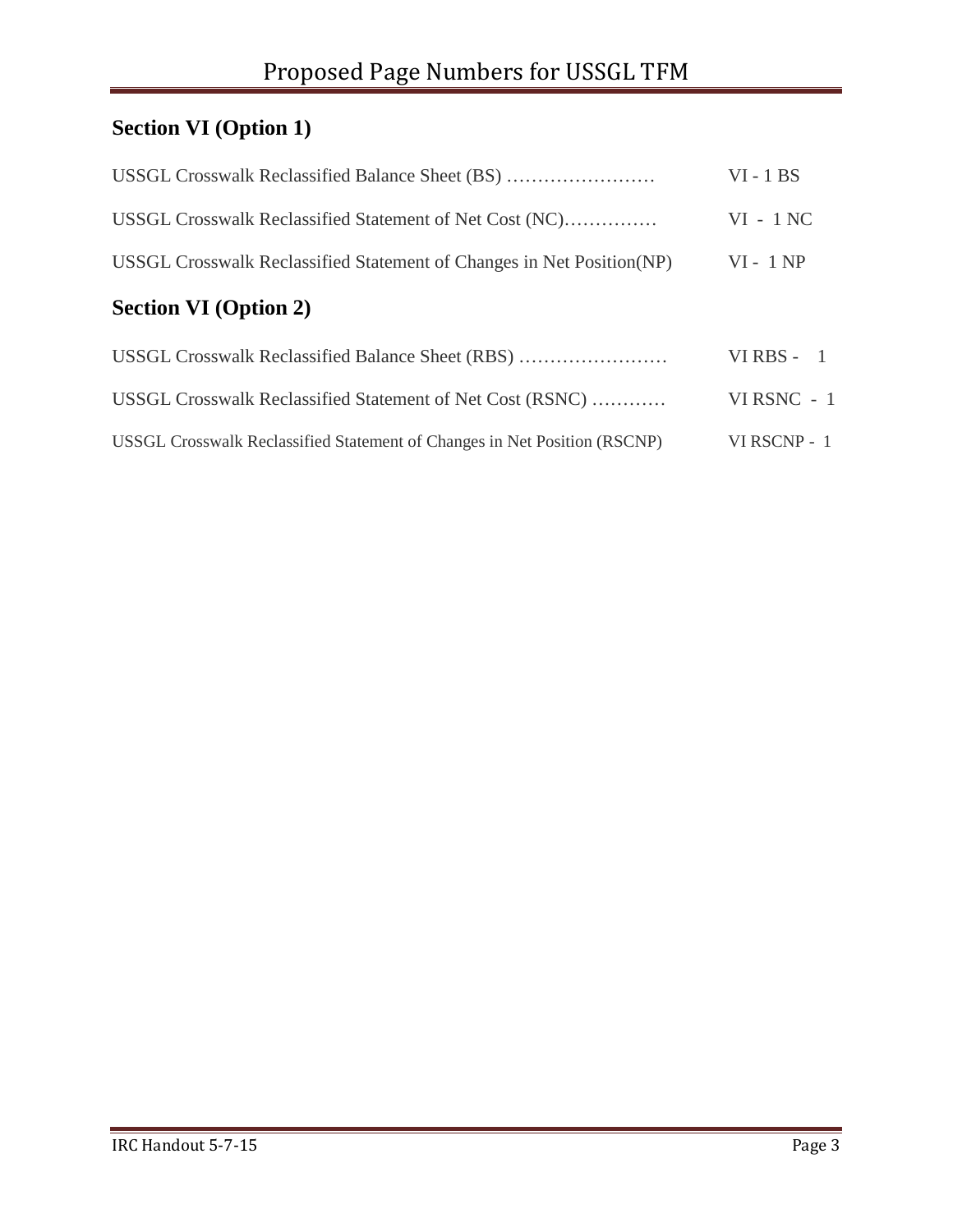# **Section VII (Option 1)**

| GTAS Validation Summary Report (VS)       | $VII -1 (VS)$  |
|-------------------------------------------|----------------|
| <b>GTAS Validation Detail Report (VD)</b> | $VII -1$ (VD)  |
| GTAS Edits Summary Report (ES)            | $VII - 1 (ES)$ |
| GTAS Edits Detail Report (ED)             | $VII -1 (ED)$  |
| GTAS Closing Edits Report (CE)            | $VII - 1$ (CE) |

# **Section VII (Option 1)**

| <b>GTAS Validation Summary Report (VSR)</b> | VII VSR-1   |
|---------------------------------------------|-------------|
| GTAS Validation Detail Report (VDR)         | VII VDR-1   |
| GTAS Edits Summary Report (ESR)             | VII ESR - 1 |
| <b>GTAS Edits Detail Report (EDR)</b>       | VII EDR-1   |
| GTAS Closing Edits Report (CER)             | VII CER - 1 |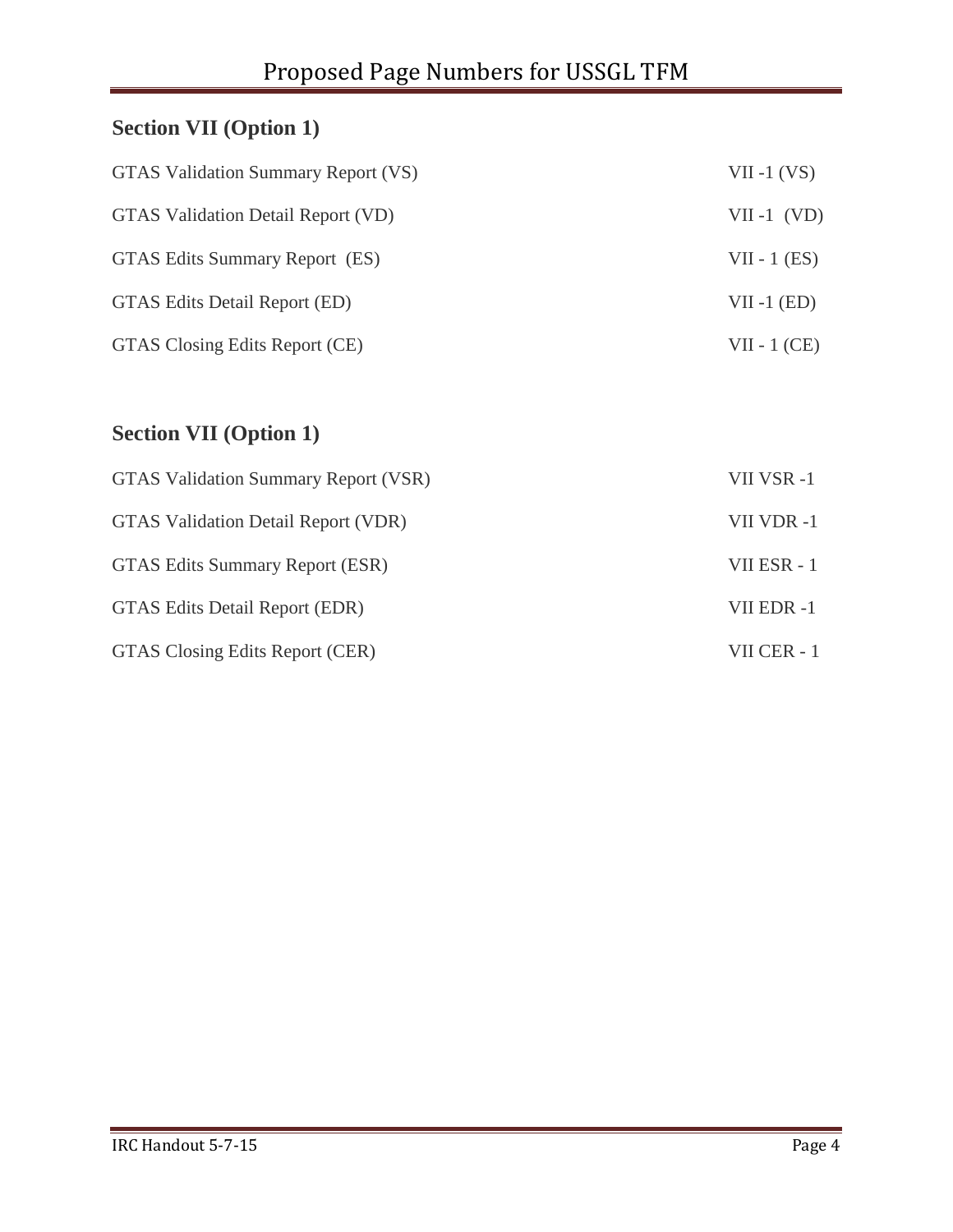# Proposed Page Numbers for USSGL TFM

| <b>Section: (Option 3)</b>                                          | <b>Page Number:</b> |
|---------------------------------------------------------------------|---------------------|
| <b>Section I:</b>                                                   |                     |
| Chart of Accounts (CO)                                              | $I - CO - 1$        |
| <b>Section II:</b>                                                  |                     |
| Accounts and Definitions (AD)                                       | $II - AD - 1$       |
| <b>Section III:</b>                                                 |                     |
| <b>USSGL Account Transaction Categories (AC)</b>                    | $III - AC - 1$      |
| <b>USSGL</b> Account Transaction Listing (AL)                       | $III - AL - 1$      |
| <b>USSGL</b> Account Transactions (AT)                              | $III - AT - 1$      |
| <b>USSGL Account Transaction Postings (AP)</b>                      | $III - AP - 1$      |
| <b>Section IV:</b><br><b>USSGL</b> Attribute Definition Report (DR) | $IV - DR - 1$       |
| USSGL Account Attribute Table (AA)                                  | $IV - AA - 1$       |

### **Section V**

OMB Form and Content Financial Statements

|         | $V - BS - 1$ |
|---------|--------------|
| $\circ$ | $V - NC - 1$ |
|         |              |
|         |              |
|         |              |
|         |              |
|         |              |
|         | $V - PF - 1$ |

### **Section VI**

| USSGL Crosswalk Reclassified Balance Sheet (RB)                        | $VI - RB - 1$ |
|------------------------------------------------------------------------|---------------|
| USSGL Crosswalk Reclassified Statement of Net Cost (RC)                | $VI - RC - 1$ |
| USSGL Crosswalk Reclassified Statement of Changes in Net Position (RP) | $VI - RP - 1$ |